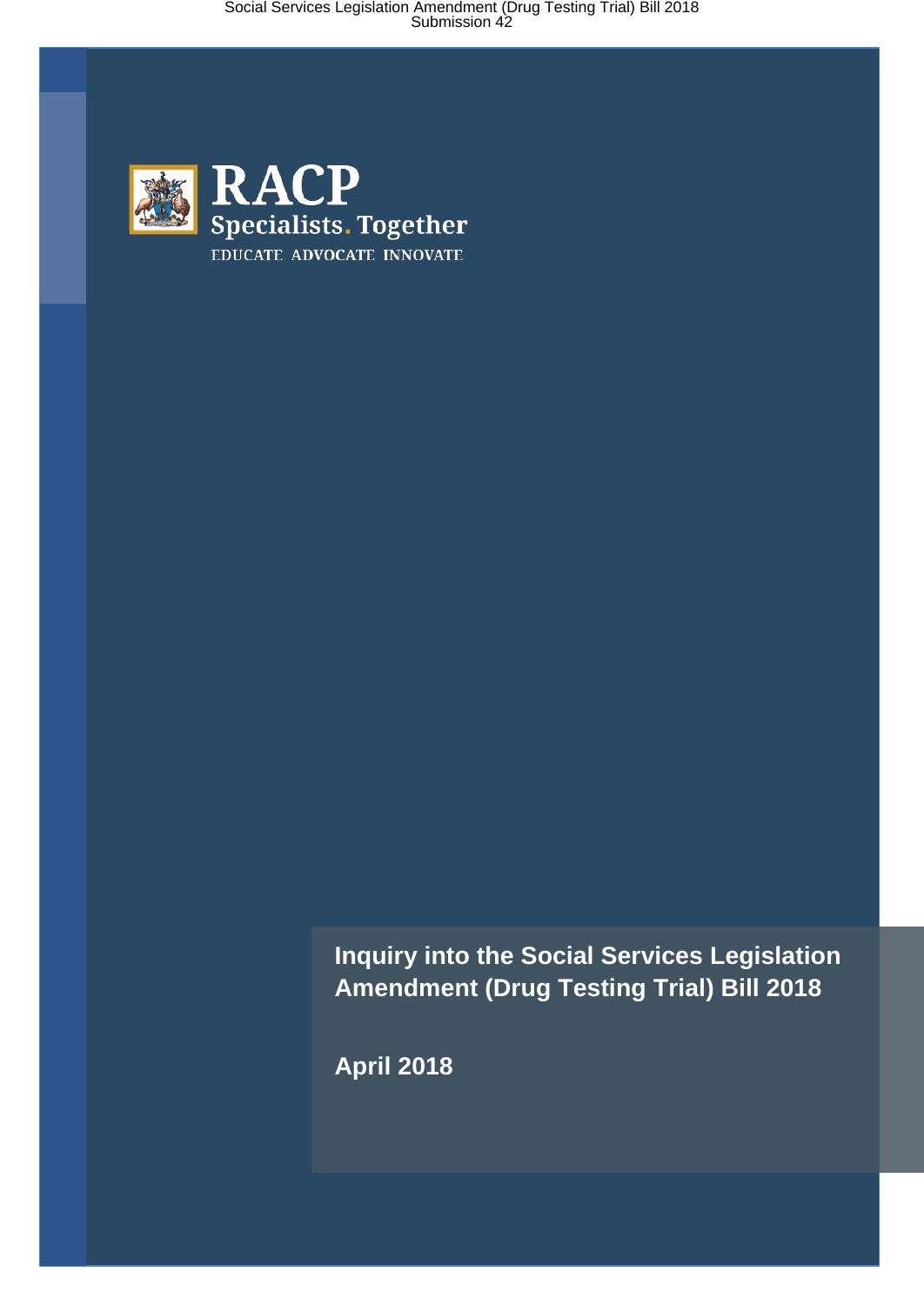## **Executive Summary**

The Royal Australasian College of Physicians (RACP) welcomes the opportunity to contribute to the Senate Community Affairs Legislation Committee's inquiry into the Social Services Legislation Amendment (Drug Testing Trial) Bill 2018.

The RACP is the largest specialist medical college in Australasia, and trains, educates and advocates on behalf of over 15,000 physicians and 7,500 trainee physicians across Australia and New Zealand. The RACP represents physicians from a diverse range of disciplines relevant to this inquiry, including but not limited to addiction medicine, public health medicine, occupational and environmental medicine, rehabilitation medicine, oncology, clinical pharmacology, toxicology, gastroenterology, and internal medicine.

RACP members see first-hand the many and varied harms caused by addiction when treating their patients in Australia's addiction clinics, rehabilitation centres, liver clinics, cancer wards, and hospital emergency departments. It is on the basis of this expertise and experience, as well as a comprehensive review of the evidence base, that we provide our submission to this Inquiry.

The RACP and its Australasian Chapter of Addiction Medicine (AChAM) previously made a submission to the inquiry into the Social Services Legislation Amendment (Welfare Reform) Bill 2017 and participated in public hearings for this inquiry. Since the Drug Testing Trial Bill which is the subject of the present inquiry largely replicates Schedule 12 from the previous Bill, this submission reiterates our strong opposition to the proposed drug testing trial and our grounds for doing so.

We would like to bring to the attention of this Committee that all of the 43 organisations who made submissions regarding Schedule 12 of the previous Welfare Reform Inquiry strongly opposed the drug testing trial. **Addiction, health and social care experts and medical organisations more generally including the Australian Medical Association (AMA), the Royal Australian and New Zealand College of Psychiatrists (RANZCP), St Vincent's Health Australia, and the Rural Doctors Association of Australia are united in their opposition to this drug testing trial: not only will this policy be a waste of resources, money and opportunities, we are concerned that the measures would in fact cause considerable harm to a highly vulnerable and stigmatised population and merely add to the already long queue of people waiting to access treatment.**

While very supportive that more needs to be done to help people overcome drug or alcohol addiction and where possible go on to secure employment, $1$  the evidence indicates that the measures proposed will not be effective and will not deliver on the Bill's stated aim to "improve a recipient's capacity to find employment or participate in education or training by identifying people with drug use issues and assisting them to undertake treatment".

At the heart of our strong opposition to this trial is the fact that it fails to recognise that addiction is a serious and complex health issue which is difficult to overcome and that recurring instances of relapse are inherent to the nature of the disorder. The proposed drug testing trial does not take this into account, nor does it acknowledge or address the severe shortage of available addiction treatment and support services across the country.

<span id="page-1-0"></span>*<sup>1</sup> The RACP is highly supportive of more being done to help people improved their chances of employment. There is a large body of evidence of the negative impact unemployment has on both physical and mental health. The evidence can be assessed at the RACP position statemen[t on realising the health benefits of work.](https://www.racp.edu.au/docs/default-source/advocacy-library/realising-the-health-benefits-of-work.pdf?sfvrsn=10)* 

*The RACP Position Statemen[t on realising the health benefits of work,](https://www.racp.edu.au/docs/default-source/advocacy-library/realising-the-health-benefits-of-work.pdf?sfvrsn=10) developed by our Faculty of Occupational and Environmental Medicine, provides recommendations in relation to how government, business and medical and allied professionals can achieve this end. Further information aboutthis work can also be found on the [Faculty's webpage](https://www.racp.edu.au/advocacy/division-faculty-and-chapter-priorities/faculty-of-occupational-environmental-medicine/health-benefits-of-good-work) dedicated to achieving the health benefits of good work.*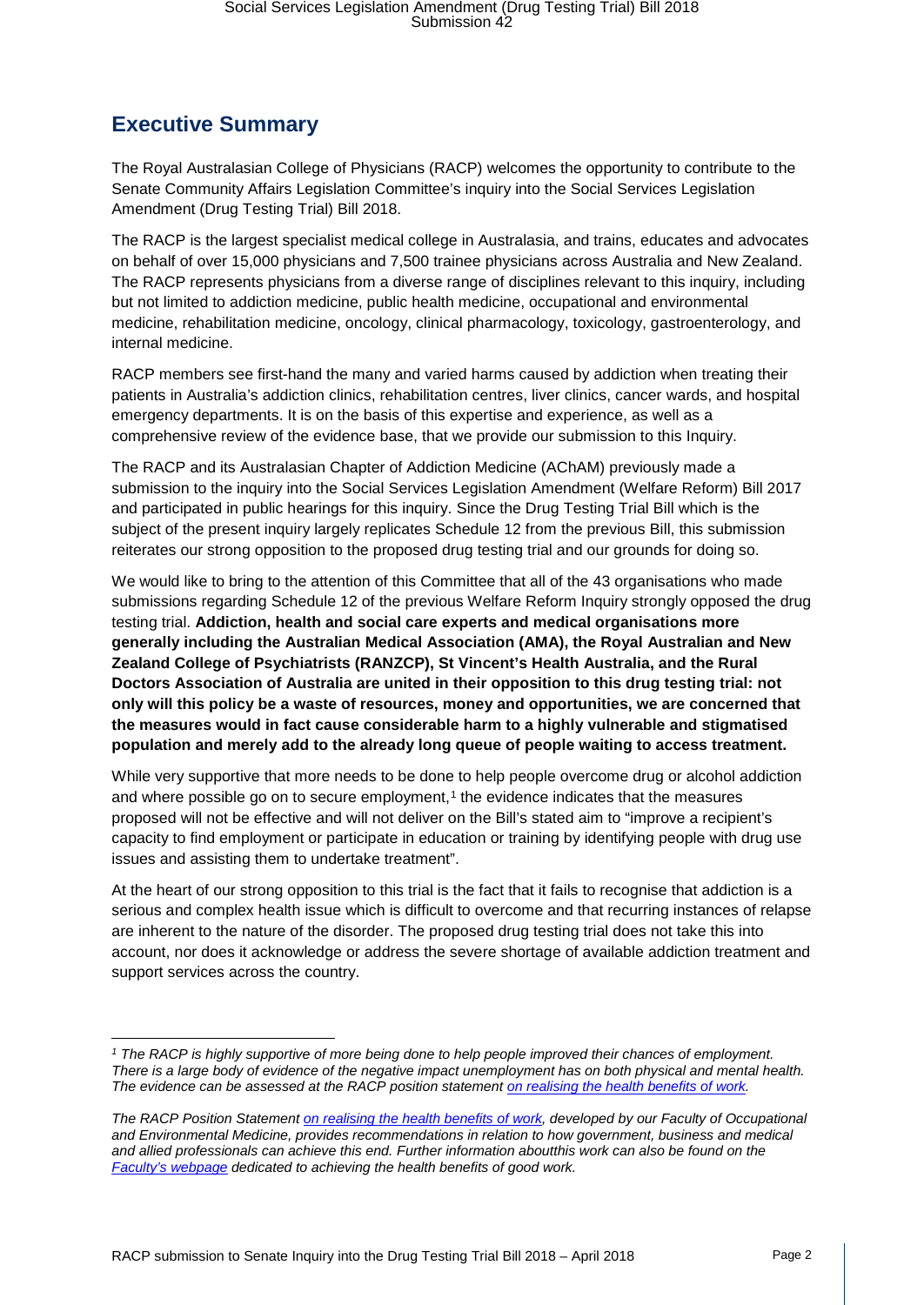In addition, the government holds recent data on welfare recipients who have self-identified as having substance use problems. In 2016-17, 22,133 temporary exemptions from mutual obligations were granted to 16,157 people due to substance dependency.[1](#page-11-0) This is a significant, easily identifiable cohort who should be the focus for referral into drug and alcohol treatment. Notably, the number of people in this group outweighs the total number of people who will participate in the drug testing trial and it is unclear what, if any, existing process is in place to facilitate access to treatment for this group, or how many may already be in treatment. **In the RACP's view, the money to be spent on the proposed drug testing trial would be more effectively spent on improving access to drug and alcohol treatment services for those already identified than on an ineffective and stigmatising drug testing trial.**

The government was advised as recently as 2013 by the Australian National Council on Drugs (ANCD) in their Position Paper on Drug Testing[2](#page-11-1) not to proceed with random drug testing policies given *"there is no evidence that drug testing welfare beneficiaries will have any positive effects for those individuals or for society, and some evidence indicating such a practice could have high social and economic costs*". The paper concluded that "*drug testing of welfare beneficiaries ought not be considered"* and drug testing is "*more likely to increase harms and costs".*

No explanation has been provided as to why that advice is being ignored, nor why the poor results from similar trials in other countries have seemingly not been heeded. As was the case with the previous Welfare Reform Bill, there has been no genuine consultation with addiction medicine, nor with the alcohol, tobacco and other drug sector more generally or the wider health sector as far as we are aware. The health sector asks why?

The Government has issued responses to concerns raised during the Welfare Reform Bill Inquiry as outlined in the Inquiry Report released on 6 September 2017.<sup>[3](#page-11-2)</sup> We have carefully considered these responses and do not accept that they allay any of the significant concerns we have raised previously. These concerns are outlined in detail in this submission and can be summarised as follows:

- This proposed drug testing trial fails to recognise the nature of drug addiction; which is a health issue with complex biological, psychological and social underpinnings
- These is no evidence that these drug testing trials will work
- The trial design is skewed and unrepresentative due to the selection criteria applied to identify trial locations
- The proposed drug testing trial would not only be expensive but population drug testing is an unreliable way of identifying those who have substance use problems. There are distinct differences between recreational and dependent drug users. Drug testing will not be able to distinguish between those who have clinically significant drug problems and recreational drug users who don't meet DSM criteria for substance use disorder and do not require treatment services.
- Referral to treatment services of all of those who test positive will be a waste of scarce resources and will impact on services which are already stretched beyond their capacity – potentially impacting on those people who are already waiting for treatment.
- Access to quality treatment, delivered by a suitably trained workforce, is fundamental for anyone struggling with addiction, and this should be a major priority for policy development and investment in this area
- Doctors having to monitor and report on their patient's adherence to their mandatory treatment could negatively affect the patient-doctor relationship and trust, which are critical to successful drug and alcohol recovery.

**Instead of pursuing this, at best ineffective and at worst directly harmful, drug testing trial, we call on the Australian Government to appropriately invest in alcohol and drug treatment services and a suitably trained workforce, and work with experts in the field of addiction medicine to develop evidence-based policy and plans that will effectively address drug and**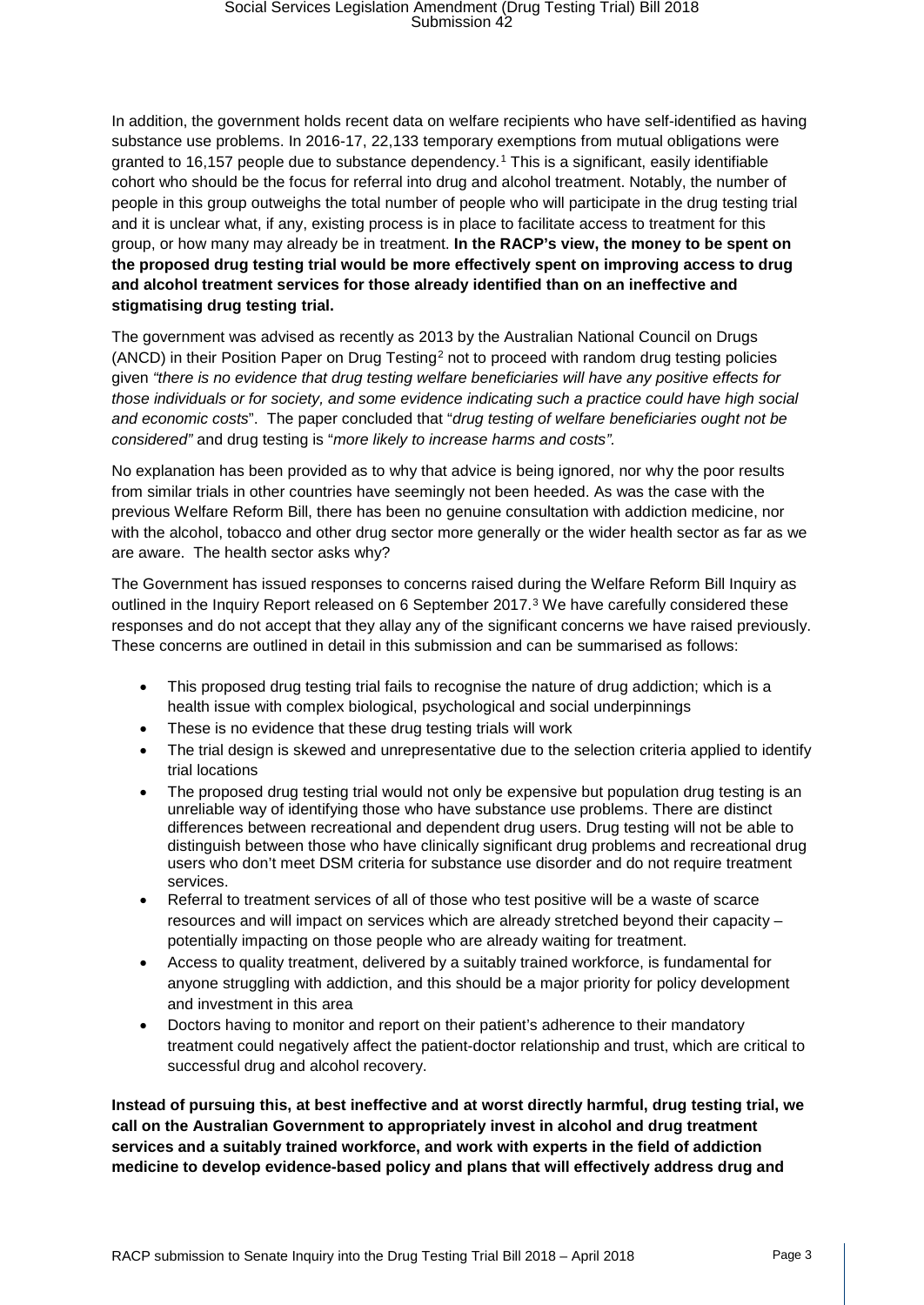**alcohol dependence in the community and support people on the path back to health and employment.** 

### **1. Addiction: A serious health issue**

This proposed drug testing trial fails to recognise the nature of drug addiction; which is a health issue with complex biological, psychological and social underpinnings. Drug addiction is a chronic relapsing and remitting disorder characterised by drug seeking, use that is compulsive, loss or impairment of control over use and which persists despite harmful consequences[4.](#page-12-0) The diagnostic term 'substance use disorder' in the fifth edition of the Diagnostic and Statistical Manual of Mental Disorders (DSM-5) refers to recurrent use of alcohol or other drugs that causes clinically and functionally significant impairment, such as health problems, disability, and failure to meet major responsibilities at work, school, or home. Substance use disorder is defined as mild, moderate, or severe.

The underlying causes of drug addiction can be primarily attributable to environmental factors such as trauma, abuse, a chaotic childhood or home, parent's use and attitudes, and peer and commercial influence, and also to biological factors including genetics, being male, and concurrent mental health disorders<sup>[5](#page-12-1)</sup>. Other determinants that impact on a person's substance use and dependency include inequity in their socio-economic status, housing status and security, and education. Substance abuse is a complex issue, not simply a personal choice. There are many reasons why people choose to try or take drugs – some highlighted above – however it should be understood that repeated drug or alcohol use leads to structural and functional brain changes that challenge an addicted person's selfcontrol and interfere with their ability to resist intense urges to take drugs. The proposed drug testing regime signals that, as compared with other health issues, our community has a lower understanding of and tolerance level for substance use disorder.

The distinction between someone needing to quit using drugs (including alcohol) because of a clinical need and their personal motivation to do so also needs to be recognised. **Evidence and clinical experience shows that people with drug problems must see reason to change, must have or develop motivation to change, must have or develop skills to make these changes and must have a suitably supportive non-substance using environment to return to from treatment to instigate and sustain behaviour change.** A 2016 systemic review found that current evidence on mandatory drug treatment is limited and does not suggest improved outcomes in general while some studies showed potential harms<sup>[6](#page-12-2)</sup>.

**Enforced, and potentially disempowering and punitive, measures such as those described in this Bill are unlikely to bring about sustained changes in patients' drug use behaviours and may even be counter-productive – potentially demotivating patients from actively engaging in treatment.** Because of this, the RACP and its AChAM do not support mandatory drug treatment in the context of this trial. Along with the evidence that this approach is ineffective, it also does not consider or address the underpinning macro-environmental influences and structural determinants leading to substance use and dependence.

### **2. Drug testing trials: The lack of evidence on their effectiveness**

The drug testing regime proposed in this Bill is not supported by current evidence. Evidence from similar programs in other countries has shown they have had little success in identifying welfare recipients with substance use issues.

In 2013, the New Zealand government instituted a drug testing program as a pre-employment condition among welfare recipients. In 2015, only 22 (0.27 per cent) of 8,001 beneficiaries tested returned a positive result for illicit drug use or refused to be tested<sup>[7](#page-12-3)</sup>. This detection rate was much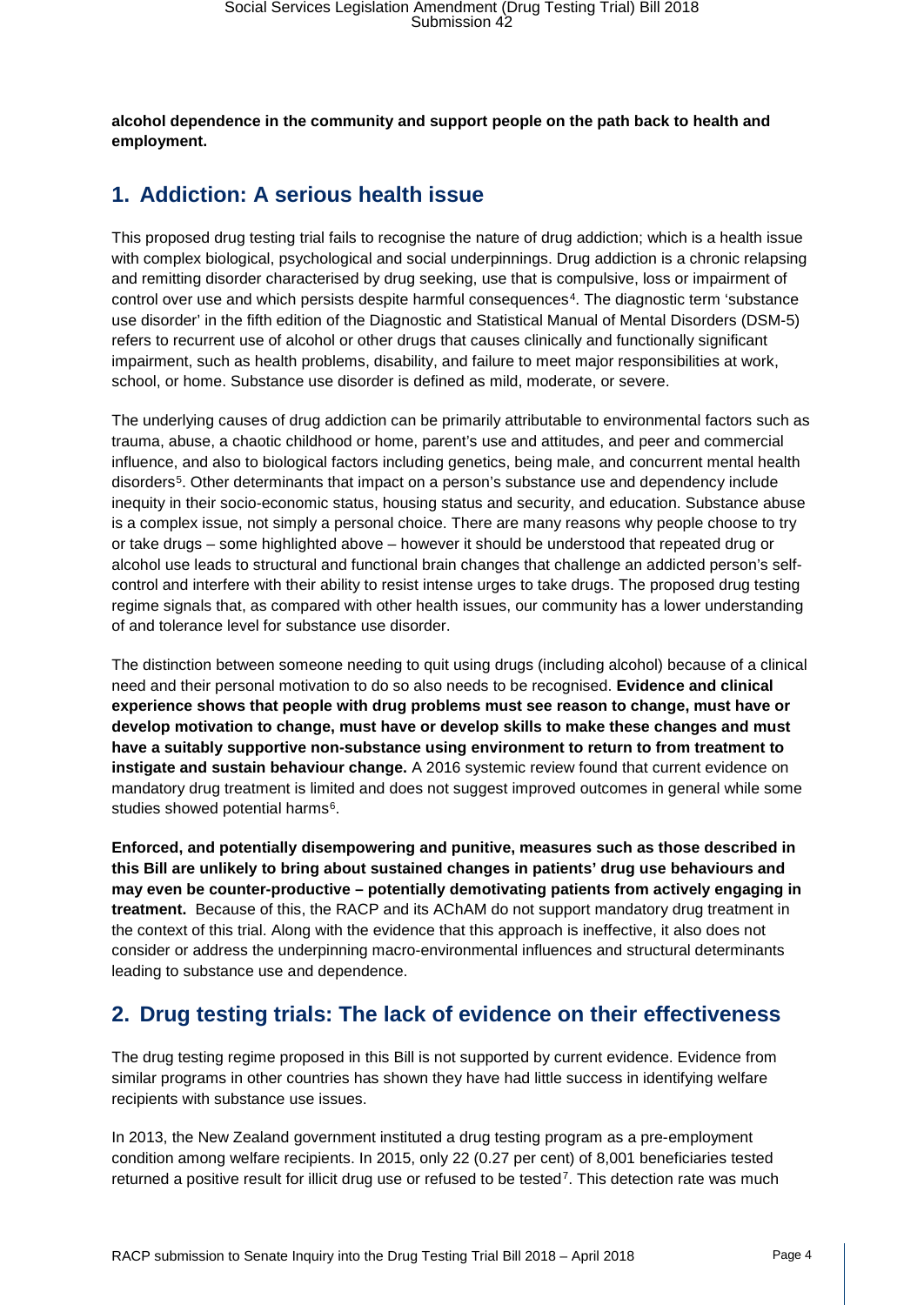lower than the proportion of the population estimated to be using illicit drugs in New Zealand, for example, the 2015/16 survey found that 1.1 per cent of adults used amphetamine in the past year<sup>[8](#page-12-4)</sup>. Similar results were found in the United States. In Missouri's 2014 testing program, of the state's 38,970 welfare applicants 446 were tested, with 48 testing positive. In Utah, 838 of the state's 9,552 welfare applicants were screened with 2[9](#page-12-5) returning a positive result<sup>9</sup>.

This lower detection rate was not explained and raises concerns over why this was the case. One concern is that people could be shifting their choice of drug to one that isn't being tested for, which in some cases might be more dangerous, for example synthetic cannabis.

We understand that this proposed trial focuses on illicit drugs. This presents the risk that individuals suffering from substance use disorder may divert their drug use toward prescription drugs which may or may not have been prescribed to them directly. This is troubling given that, after tobacco and alcohol, prescription drugs cause the highest numbers of drug related deaths in Australia.[10](#page-12-6)

#### **It is clear that drug testing regimes are not only expensive but are likely to also fail to identify problematic drug use in this context.**

There have been cases where proposals such as these have faced legal challenges on the grounds of discrimination, the accuracy of the drug tests, and people's human rights. For instance, in both Canada and the UK, the proposal to drug test welfare recipients was rescinded before progressing to the next stage of implementation due to legal challenges<sup>[11](#page-12-7)</sup>. Similar legal challenges could be faced by the Australian government, given that welfare payments would be conditional on recipients agreeing to random drug testing.

**With respect to the potential for these measures to cause harm, there is evidence indicating that denying benefits to people who are drug dependent could result in increases in poverty, homelessness and crime, and also lead to higher health and social costs**[12.](#page-12-8) One quantitative study found that welfare recipients of a drug addiction and alcoholism disability plan whose benefits were terminated had increased rates of drug dependence and psychiatric comorbidities over time<sup>13</sup>. By contrast, those welfare recipients who retained their benefits (due to the presence of another recognised disability) reduced their levels of drug use from 75% to 63%[14](#page-12-10) [15](#page-12-11).

The Australian National Council on Drugs (ANCD) was formed in 2008 as a key advisory body to the Australian Government on drug policy. It comprised wide-ranging expertise, spanning academia, medicine, education, law enforcement, treatment services, families who h[av](#page-12-12)e suffered loss, those who have been affected by drugs, the Indigenous community, and government<sup>16</sup>. In its 2013 position paper, it concluded that "the *small amount of (direct and indirect) evidence available seems to indicate that it is more likely to increase harms and costs, both to welfare beneficiaries and the general public, than it is to achieve its stated aims*". It also warns that "*There is no evidence that drug testing welfare beneficiaries will have any positive effects for those individuals or for society, and some evidence indicating such a practice could have high social and economic costs. In addition, there would be serious ethical and legal problems in implementing such a program in Australia. Drug testing of welfare beneficiaries ought not be considered*." [17](#page-12-13)

It is concerning that such clear and unambiguous advice from a leading expert advisory group is going unheeded and but that policy measures are being proposed that go directly against its counsel.

### **3. Trial design: Skewed and unrepresentative**

The RACP and the AChAM hold serious concerns over the way the proposed trials are being designed and the criteria used to determine the trial's three locations: the Canterbury-Bankstown, New South Wales; Logan, Queensland and Mandurah, Western Australia, regions. As stated in the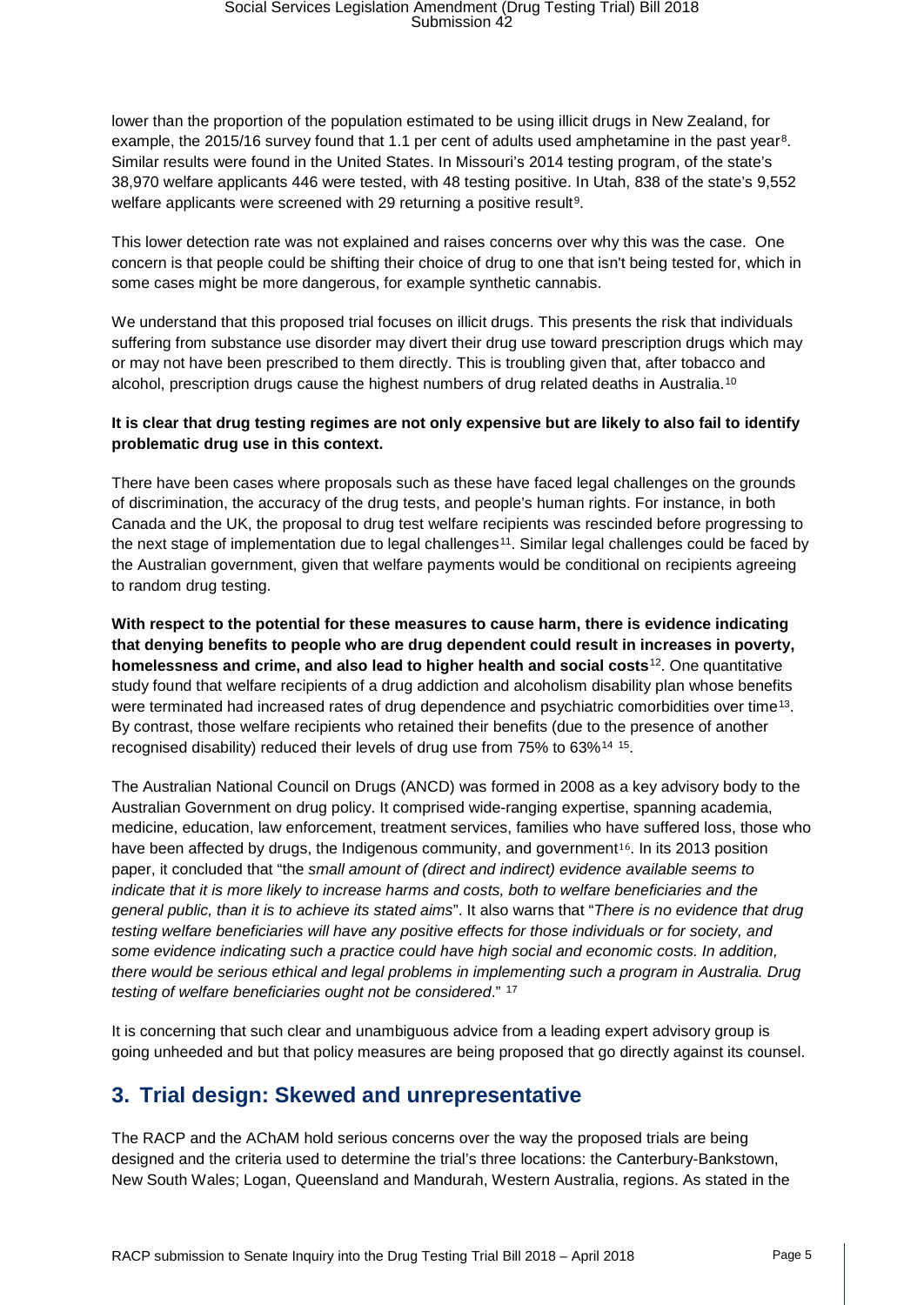Explanatory Memorandum for this Bill, "these locations were selected considering a range of factors, including crime statistics, drug use statistics, social security data and health service availability". Selecting trial locations based on these criteria engenders a significant selection bias which nullifies any possibility of these being true trials and removes any potential for them to deliver credible results.

**Trials by their nature need to be representative of the broader context so that valid conclusions can be drawn and findings generalised. Having trials exclusively conducted in regions with higher risk of substance use issues and dependent on the availability of treatment services as well as the capability to administer the other components of the Bill will not accurately test the feasibility or effectiveness of the proposed measures, nor will the results be able to inform any nationwide roll-out.**

The Government states that "*That is why this measure has been specifically designed as a trial—to build that evidence base.*" Given the above-mentioned skewing of the proposed trials, and the associated flaws that will thereby be inherent in any results, it is not plausible that these could help build meaningful evidence. The medical profession is perplexed by this retreat from sound science.

It is concerning that this proposal for a drug trial is still progressing despite it being conceded that the necessary drug testing technologies and treatment capacity in certain regions in Australia is simply not there. There will be significant issues because of the lack of suitable and available testing technology, treatment facilities places, and appropriately trained staff, and/or the distance from services for some. On these grounds alone, without a substantial investment in building drug testing capacity, and an urgent and much needed increase in funding to establish and support more addiction treatment services and workforce, any roll-out of such a system is bound to fail and waste significant healthcare resources and money.

## **4. Drug testing methods: Concerns about accuracy, reliability and expense**

**Population drug testing is an unreliable way of identifying those who have substance use problems.** There are several inherent limitations in drug testing, such as limited detection periods and inadequate sensitivity and specificity, which may give rise to a false negative or false positive result. Although there is currently no clarity over the drug testing methods that will be used in the proposed trials, our experience suggests that this measure is likely to be expensive and unreliable. Drugs differ in their windows of detection<sup>[18](#page-12-14)</sup>. Biological matrices such as urine, blood, sweat, oral fluids not only differ in their windows of detection for substances, but also in their sensitivity, specificity, time, and cost[19](#page-12-15). Urine has been the main biological matrix used for drug testing over the last several decades, while others have emerged as new testing methods have been developed. Each biological matrix and testing method has its pros and cons.

Immunoassay and chromatography are the commonly used analysis methods. While immunoassay is a much less expensive analysis method, it can only provide qualitative results (i.e. present or absent) without the quantity shown<sup>[20](#page-12-16)</sup> but is subject to cross-reactivity and is not able to detect most of the synthetic drugs. Positive results based on immunoassays alone are referred to as "presumptive positives" and must be confirmed by gas chromatography/ mass spectrometry (GC/MS) or by liquid chromatography/mass spectrometry (LC/MS), when there are serious clinical or forensic ramifications of a positive test result. GC/MS and LC/MS are more accurate and reliable and are considered the 'gold standard' testing technologies for clinical and forensic purposes. GC/MS and LC/MS can also provide quantitative information on levels of a drug or metabolite in the matrix tested, though there are limitations to conclusions that can reliably be drawn from this additional information. Notwithstanding, **in Australia the use of immunoassay is more common and reliance solely on immunoassay testing methods with their inherent limitations in testing welfare recipients in the manner**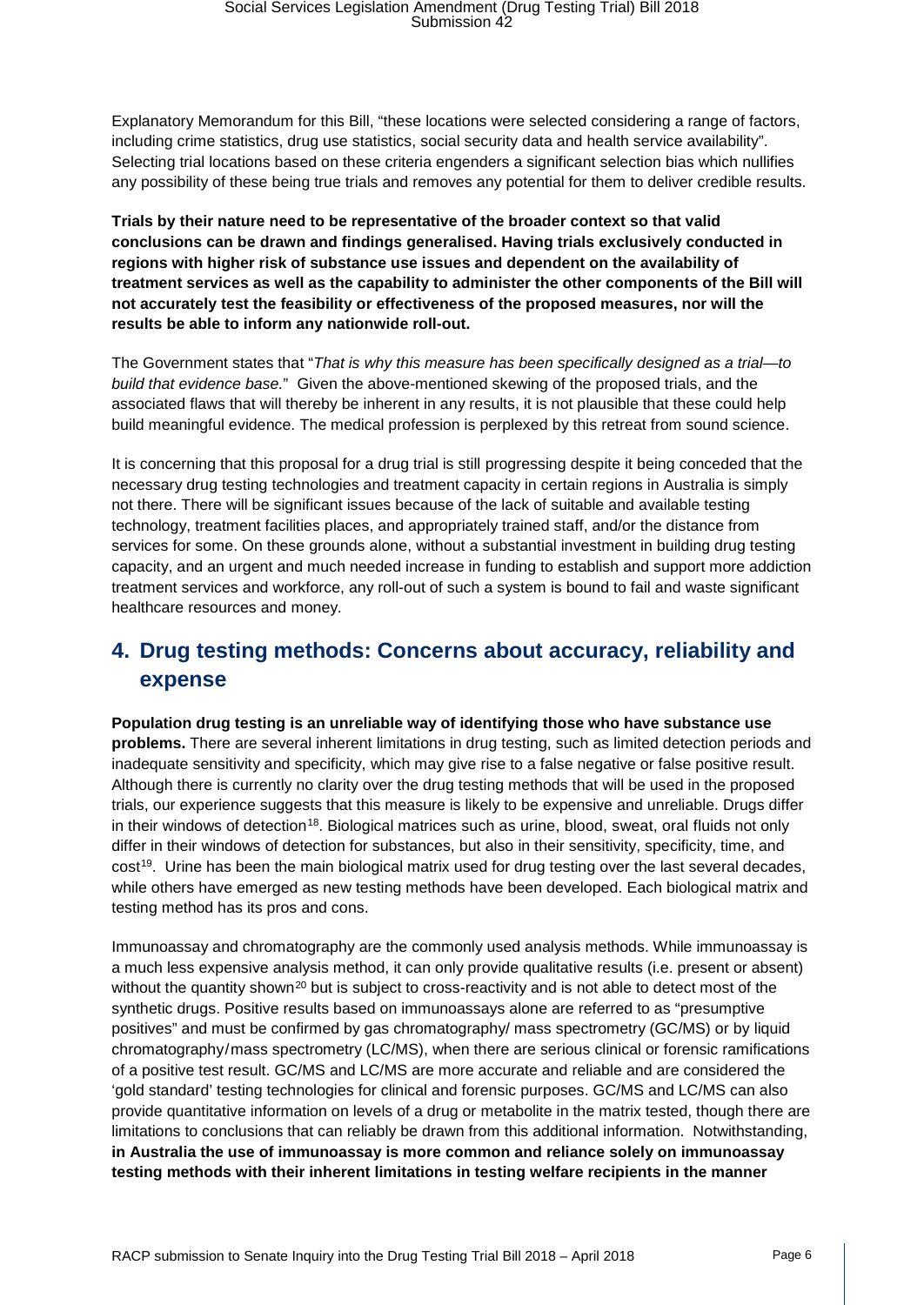#### **proposed, would lead to many false negatives and false positive test results. If the government opts for the less expensive immunoassay analysis method, we would expect there to be associated risks of legal challenges with respect to the significant risk of false positive results.**

It is relevant to note that not all states or territories have access to GC/MS or LC/MS for clinical purpose. Sending biological matrices to another state for analysis would necessarily involve associated time delays, costs, and disruption to the chain of custody of the sample. The procedures necessary to ensure appropriate chain of custody process plays a large part in drug testing to ensure there cannot be any deliberate or inadvertent tampering of any sample and that all results reported relate to a particular donor. These involve the controls governing the documentation, collection, direct supervision in clinics, processing, storage, transportation, testing, analysis, and reporting of biological matrices. In the case of urine drug tests, samples would need to be collected by a trained clinician of the same sex, with direct supervision of the urine passing into the container. This process is at best intrusive and may be particularly distressing for some people who may, for example, have been a victim of abuse.

This will raise serious ethical and medico-legal questions where there is no therapeutic relationship based on voluntary treatment seeking. This is very different to systems that are in place in industries such as mining, aviation and other transport industries, where there is a clear need to ensure a drugfree work environment to protect public safety.

#### **For any national rollout, a substantial investment in testing technologies and facilities, along with suitably trained staff to operate and manage the systems, would be needed in the states and territories.**

Careful clinical assessment in interpreting any test results is of critical importance. The reading and interpretation of drug testing results would require medical practitioners with relevant clinical and technical expertise, especially in circumstances where there is a positive immunoassay result, to assess whether the recipient has a true positive test result and a substance use disorder. As various medications can lead to false positive results, taking the past patient medical history into consideration is a vital part of the assessment. It is thus important that assessment in interpreting any test results should be restricted to medical professionals with appropriate clinical and technical expertise. Similarly, specific treatment activities should be determined only by medical professionals with the appropriate clinical and technical expertise, and not by employment services providers. It is also important to note that people other than health practitioners should not be allowed to access people's private health information.

**Without further details of the costs of these trials and estimates of the likely costs of any national roll-out, it is difficult to provide specific comments on this aspect of the proposals. However, considering the known costs of drug testing technologies available, the expense for the medical, administrative and support staff required, and the costs of the similar measures tried in other jurisdictions, it is clear that this policy will be an expensive undertaking.** For example, based on current rates for clinical purposes in Australia, costs for gold standard urine drug tests can range between \$550 and \$950. Hair drug tests are also expensive – about \$180 for each class of drug tested – and costs could easily reach \$1000 if more than 6 types of drugs are tested for.

**With the evidence on the ineffectiveness of these measures to identify people suffering substance dependency, severely limited access to facilities with the necessary standard of testing, the lack of available treatment services, and the significant concern that enforced treatment is often not effective, this measure arguably does not represent a good use of taxpayer's money.**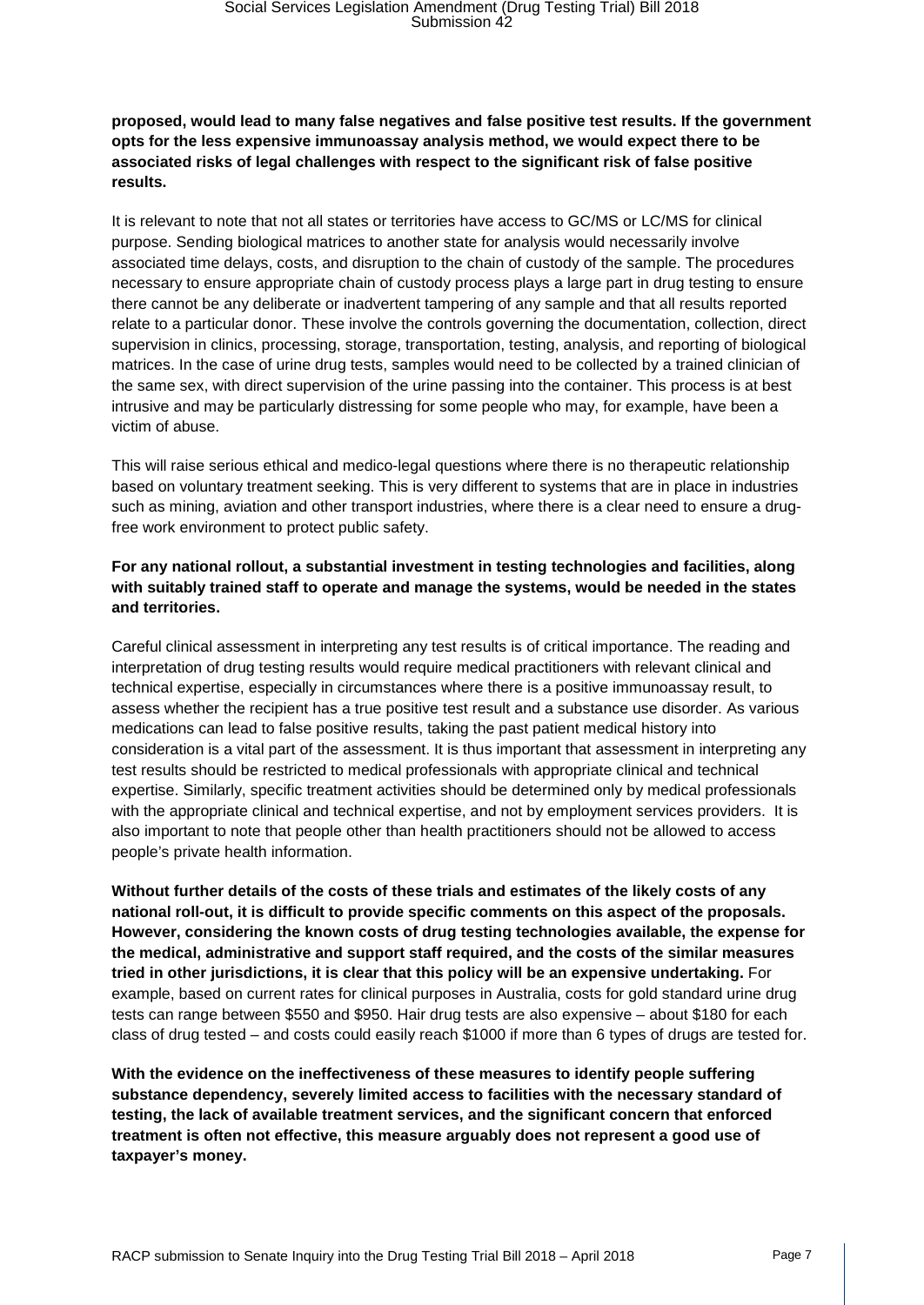## **5. Alcohol and other drug treatment services: inaccessible, underfunded and overstretched**

**Alcohol and other drug treatment services in Australia are chronically underfunded and overstretched, despite compelling evidence of their cost effectiveness. The funding currently provided for alcohol and other drug treatment services is not commensurate with the needs of the population.** For example, in NSW, mental health treatments receive approximately 10 times the funding of alcohol and drug treatments, despite the fact that these conditions account for similar amounts of the total burden of illness<sup>[21](#page-12-17)</sup>. A review in 2014 found that alcohol and other drug treatment services in Australia met the need of fewer than half of those seeking the treatment<sup>22</sup>. More specifically, this review found that approximately 200,00 Australians seek treatment each year and a further 200,000 to 500,000 Australians are unable to access the treatment they need.

The RACP and the AChAM note that additional funding was provided to the drug treatment sector to support the National Ice Action Strategy, however this funding has not generally addressed the key needs of the drug and alcohol sector as its use is restricted under the terms of the funding agreement. The severe shortage of drug and alcohol rehabilitation services and specialists around Australia persists. According to evidence submitted to the recent NSW Government Inquiry into Drug and Alcohol Treatment, current shortages of treatment services in NSW span from youth treatment services, residential rehabilitation places to ancillary services (i.e. support for families of individuals affected by drug and alcohol use) $^{23}$ . Representations to the inquiry highlighted key workforce issues, in particular the insufficient numbers of addiction medicine specialists in NSW[24](#page-12-20) and poor retention of qualified staff due to a lack of service funding continuity. **Access to quality treatment, delivered by a suitably trained workforce, is fundamental for anyone struggling with addiction, and this should be the main priority for policy development and investment in this area.**

In that context, it is of concern to note that Government funding continues to be directed to some nongovernmental services that are staffed by personnel without suitable tertiary qualifications and without appropriate medical support.is often directed to. This is a structural error that requires careful review if Australia is to develop a high quality drug and alcohol service sector.

**There are distinct differences between recreational and dependent drug users. Drug testing will not be able to distinguish between those who have clinically significant drug problems and recreational drug users who don't meet DSM criteria for substance use disorder and do not require treatment services.**

**Referral to treatment services of all of those who test positive will be a waste of scarce resources and will impact on services which are already stretched beyond their capacity – potentially impacting on those people who are already waiting for treatment.** Staff of those services ask whether there is an expectation from government that those testing positive in the trial will be given priority and in effect jump the queue. Exact data on waiting times is hard to obtain because it is dynamic – it may be as short as days to access in the private sector (which will be out of reach for people applying for welfare) to weeks or months for public services. Our members indicate that there is currently a 6-12 week wait for alcohol and other drug treatment (depending on the type of treatment required) in many jurisdictions. This raises ethical questions about the impact of adding those who may or may not be highly motivated to discontinue their substance use jump to the queue for treatment with others who are desperate for help and highly motivated to recover.

In addition, we are concerned that this proposed trial does not align with the evidence of good practice presented in the Federal Government's own National Drug Strategy 2017-2026<sup>[25](#page-12-21)</sup> which focuses on the three pillars harm reduction, supply reduction and demand reduction. The National Drug Strategy 2017-2016 lists effective strategies which include: [26](#page-12-22)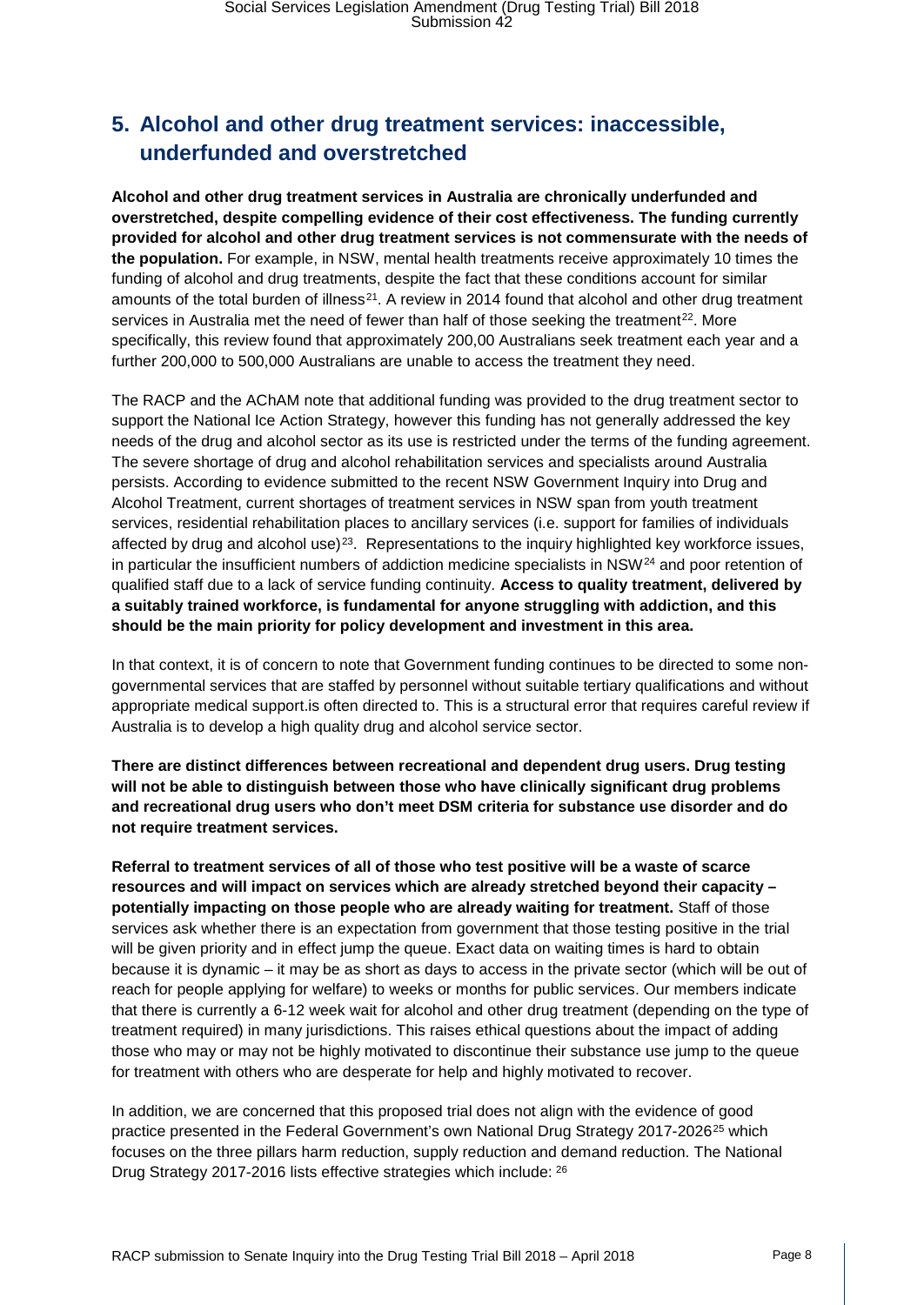- Improving community understanding and knowledge, reducing stigma and promoting help seeking
- Programs focused on building protective factors and social engagement
- Treatment services and brief intervention
- Addressing underlying social, health and economic determinants of use

The measures proposed in this drug testing trial target potentially highly vulnerable individuals by further stigmatising them, and this is in direct contradiction to the measures being proposed in the Government's National Drug Strategy 2017-2016.

**In terms of mandating treatment under these reforms, the RACP also has concerns that doctors having to monitor and report on their patient's adherence to their mandatory treatment could negatively affect the patient-doctor relationship and trust, which are critical to treatment engagement, treatment adherence and successful drug and alcohol recovery.**

## **Conclusion**

The RACP and AChAM oppose this drug testing trial on the basis that it is not evidence-based, go against previous expert advice provided to government on the matter, and is likely to be clinically harmful to people suffering with drug and/or alcohol addiction. These reforms will also further marginalise a population that already experiences a greater burden of psychical, psychological and social ill health. **The end result is likely to be a worsening of substance use disorder that will have ripple-out effects for the wider community.**

Despite being the peak body representing Australia's addiction medicine specialists, the RACP and its Australasian Chapter of Addiction Medicine (AChAM) were not consulted on the measures proposed by the Bill prior to their announcement in the 2017-18 Budget. If consultation had occurred, the RACP and the AChAM would have advised that **this drug testing trial is clinically inappropriate and not designed in a way that will address issues of substance dependence. Our strong advice is that this trial should not go ahead and that this Bill should not progress.** It is likely to be a very costly exercise that will not deliver on its stated objectives.

Over many years, the RACP, the AChAM, the Australasian Faculty of Public Health Medicine (AFPHM) and the AMA have repeatedly identified the underfunding of drug and alcohol treatment services as a matter requiring the urgent attention of successive governments. Sustained, long-term funding to increase the capacity of drug and alcohol services to meet the demand for treatment, combined with real and persistent efforts to reduce disadvantage and inequities within society, is the only real solution to reducing substance dependency. The Australasian Professional Society on Alcohol & other Drugs (APSAD) is supportive of the RACP's position and recommendations on this matter.

As stated as the start of this submission, the RACP represents a number of clinical specialties directly connected to treating people with substance dependence issues; not least the Australasian Chapter of Addiction Medicine (AChAM).

**The RACP and the AChAM have a significant number of expert members who would welcome the opportunity to contribute to the development of evidence-based policies that facilitate access to drug and alcohol treatment services, providing individuals with the best chance of recovery and a return to full social participation.** The RACP has developed and released a range of evidence-based policy recommendations in relation to reducing the harms of alcohol, appropriate use of opioids and other addictive prescription medicines, and the health benefit of good work that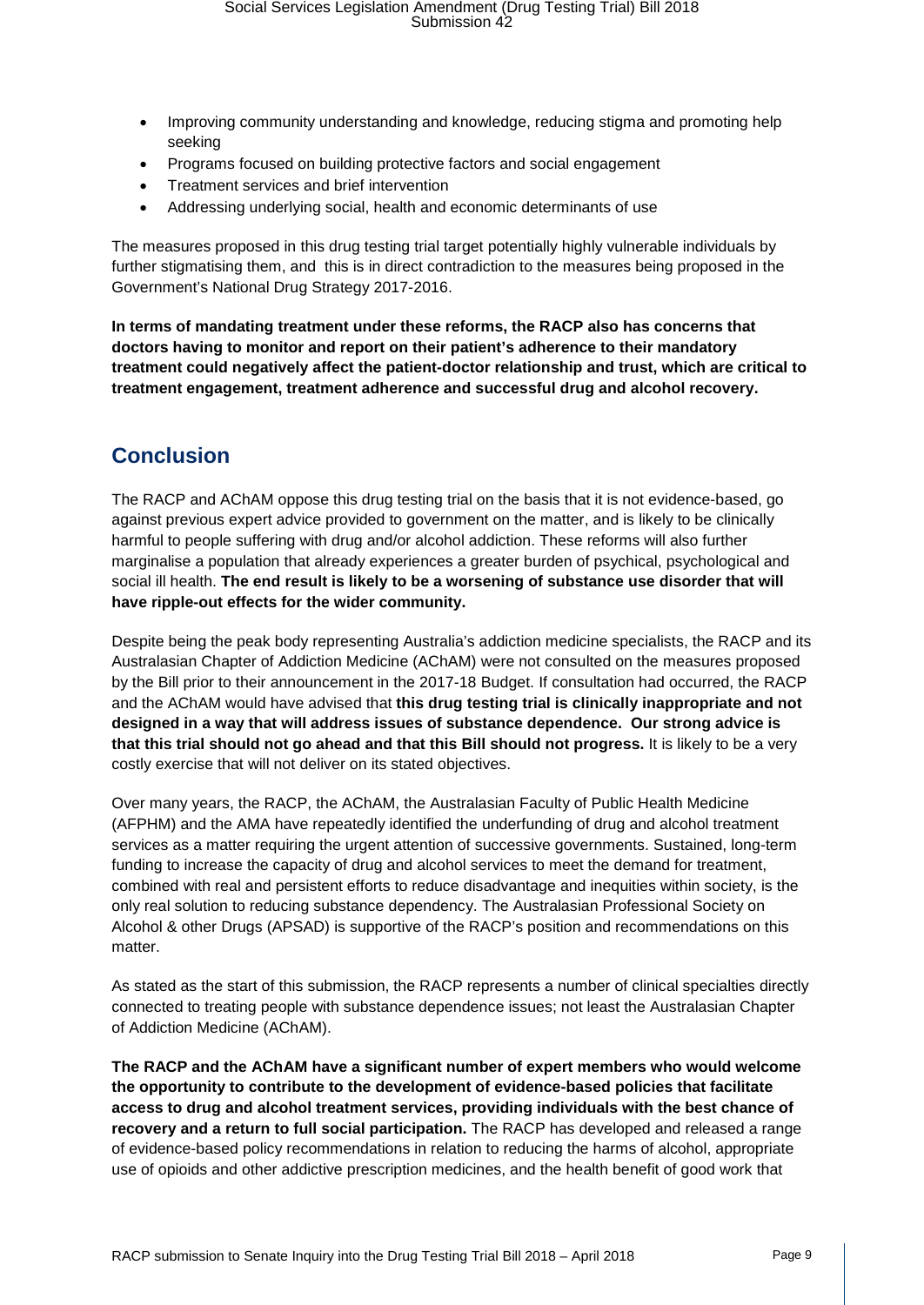can help strengthen existing government's policies to help address drug or alcohol dependency among welfare recipients.

**The RACP strongly supports more being done to improve employment prospects for all Australian citizens including those with substance use issues. However, the RACP does not support the provisions of the Drug Testing Bill as it stands. It is our careful assessment, that drug testing will have an adverse rather than positive impact on achieving that outcome. The RACP holds that the prevention agenda and the large body of scientific evidence on 'what works', needs to be given more careful consideration in any mix of evidence-informed policy reforms. The RACP would welcome an opportunity to present that body of evidence and related recommendations to the Federal government.**

**In the meantime, the RACP and the AChAM cannot support this drug testing trial and call for this Bill to be opposed in its entirety.**

The Appendix that follows includes a list of issues which require further clarification from the Department on the proposed Bill.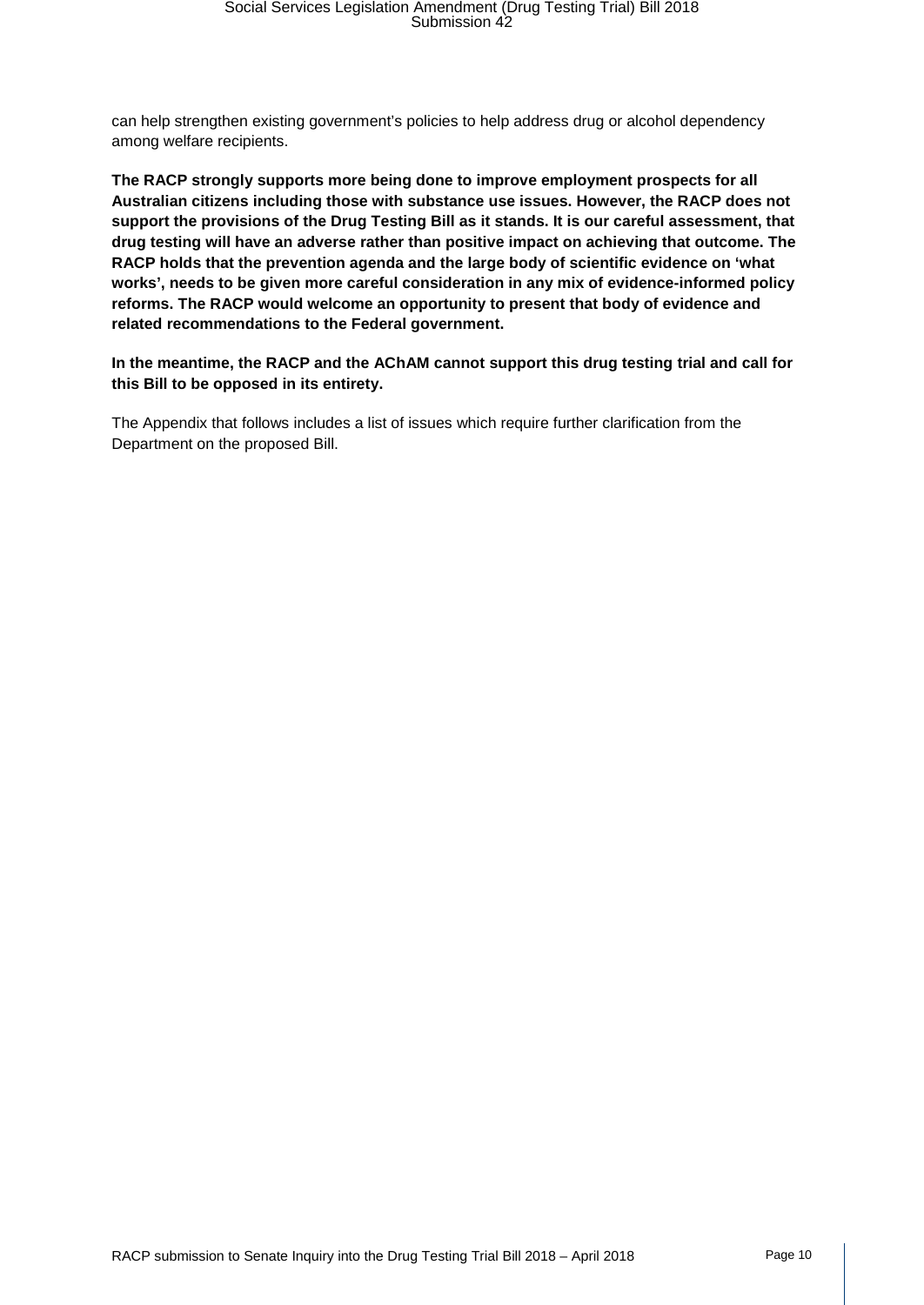## **Appendix: Issues which require clarification in the Drug Testing Bill**

In addition to the major concerns we have outlined in this submission, there are a number of issues which require clarification in the Drug Testing Bill including but not limited to:

- How will those testing positive in the trial be prioritised for access to treatment services in circumstances where there are people who have voluntarily sought treatment still waiting for access?
- How would those individuals who have tested positive to a second test and who are on waiting lists due to the unavailability of treatment be assisted particularly if they become distressed by the prospect of losing their accommodation or capacity to support their families?
- Will those individuals be subjected to ongoing drug tests despite the fact that they have not been able to access treatment?
- What qualifications, training and experience in drug and alcohol medicine would 'Department of Human Services' contracted medical professionals' who undertake assessments be required to have? We are concerned that neither the Bill nor the Explanatory Memorandum specifies that only highly skilled health professionals who specialise in addiction will be contracted by the Department for this purpose.
- How would 'reasonable excuses' for failure to attend scheduled appointments with the Department of Human Services be defined and assessed as part of this trial?
- How would the Government mitigate the risks of false positive and false negatives?
- When will consultation with the key stakeholders in the drug and alcohol sector take place on the exposure draft of the drug testing methods to be implemented and the rules?
- Can the Government please publish details of the evidence it has received from the Department of Health and other service providers indicating that "there are services available for the provision of treatment services"?
- Does the Government have an expectation that drug addiction medicine specialists will agree to participate in this trial and if so, on what basis? What if this expectation is not fulfilled?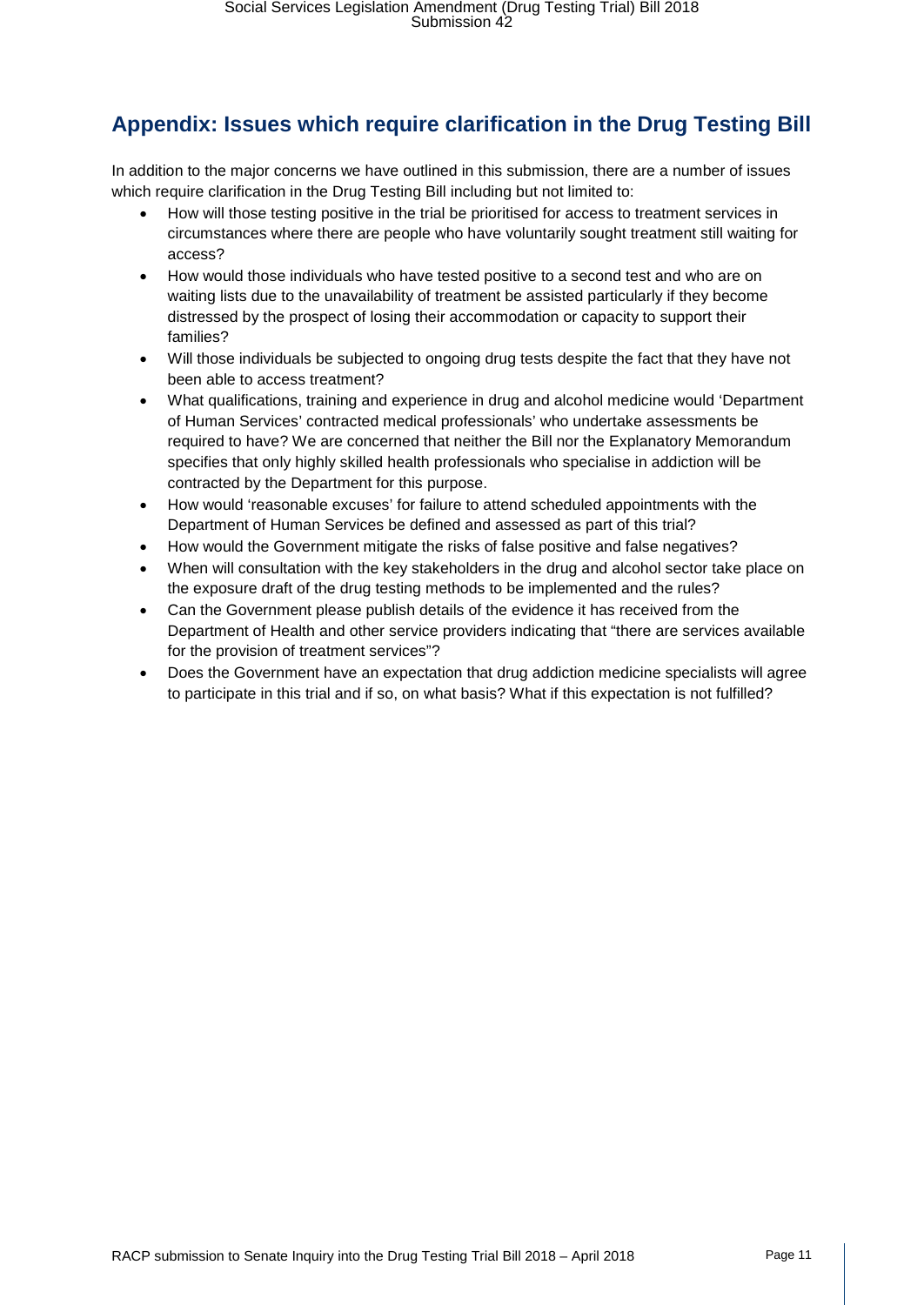## **REFERENCES**

<span id="page-11-2"></span><span id="page-11-1"></span><span id="page-11-0"></span><sup>1</sup> Australian Department of Social Services, Drug Testing Trial Fact Sheet: [https://www.dss.gov.au/sites/default/files/documents/08\\_2017/c-b\\_fact\\_sheet\\_1.pdf](https://www.dss.gov.au/sites/default/files/documents/08_2017/c-b_fact_sheet_1.pdf) 2Australian National Council on Drug. ANCD position paper: Drug testing 2013. <http://www.atoda.org.au/wp-content/uploads/DrugTesting2.pdf> <sup>3</sup> The Senate (2017), Community Affairs Legislation Committee. Social Services Legislation Amendment (Welfare Reform) Bill 2017 [Provision]. Report. Available online: https://www.aph.gov.au/Parliamentary\_Business/Committees/Senate/Community\_Affairs/WelfareRefo rm/Report <sup>4</sup> National Institute on Drug Abuse: Understanding Drug Use and Addiction. <https://www.drugabuse.gov/publications/drugfacts/understanding-drug-use-addiction> <sup>5</sup> National Institute on Drug Abuse: Drugs, Brains, and Behaviour: the Science of Addiction [https://www.drugabuse.gov/publications/drugs-brains-behavior-science-addiction/drug-abuse](https://www.drugabuse.gov/publications/drugs-brains-behavior-science-addiction/drug-abuse-addiction)[addiction](https://www.drugabuse.gov/publications/drugs-brains-behavior-science-addiction/drug-abuse-addiction) <sup>6</sup> Werb D, Kamarulzaman A, Meacham MC, Rafful C, Fischer B, Strathdee SA, Wood E. The effectiveness of compulsory drug treatment: A systematic review. International Journal of Drug Policy. 2016 Feb 29;28:1-9. <sup>7</sup> Budget 17/18: Drug Testing Welfare, does it add up? PPE Society. http://www.ppesociety.org.au/wp/2017/05/budget-1718-drug-testing-for-welfare/ <sup>8</sup> Amphetamine Use 2015/16: New Zealand Health Survey. [https://www.health.govt.nz/system/files/documents/publications/amphetamine-use-2015-16-nzhs](https://www.health.govt.nz/system/files/documents/publications/amphetamine-use-2015-16-nzhs-dec16.pdf)[dec16.pdf](https://www.health.govt.nz/system/files/documents/publications/amphetamine-use-2015-16-nzhs-dec16.pdf) 9 What 7 states discovered after spending more than \$1 million drug testing welfare recipients. [https://thinkprogress.org/what-7-states-discovered-after-spending-more-than-1-million-drug-testing](https://thinkprogress.org/what-7-states-discovered-after-spending-more-than-1-million-drug-testing-welfare-recipients-c346e0b4305d)[welfare-recipients-c346e0b4305d](https://thinkprogress.org/what-7-states-discovered-after-spending-more-than-1-million-drug-testing-welfare-recipients-c346e0b4305d) <sup>10</sup> Australian Bureau of Statistics (2017), Drug Induced Deaths in Australia: A changing story. Available online: [http://www.abs.gov.au/ausstats/abs@.nsf/Lookup/by%20Subject/3303.0~2016~Main%20Features~Dr](http://www.abs.gov.au/ausstats/abs@.nsf/Lookup/by%20Subject/3303.0%7E2016%7EMain%20Features%7EDrug%20Induced%20Deaths%20in%20Australia%7E6) [ug%20Induced%20Deaths%20in%20Australia~6](http://www.abs.gov.au/ausstats/abs@.nsf/Lookup/by%20Subject/3303.0%7E2016%7EMain%20Features%7EDrug%20Induced%20Deaths%20in%20Australia%7E6) <sup>11</sup> Wincup, Emma. "Thoroughfares, crossroads and cul-de-sacs: Drug testing of welfare recipients." *International Journal of Drug Policy* 25.5 (2014): 1031-1037. 12Australian National Council on Drug. ANCD position paper: Drug testing 2013. <http://www.atoda.org.au/wp-content/uploads/DrugTesting2.pdf> <sup>13</sup> Giesbrecht, N and S MacDonald (2001). Mandatory Drug Testing and Treatment for Welfare Recipients in Ontario, Canada. Addiction 96: 352-353. <sup>14</sup> Watkins, KE and D Podus (2000). The Impact of Terminating Disability Benefits for Substance Abusers on Susbtance Use and Treatment Participation. Psychiatric Services 51(11): 1371- 1372;1381. 15Australian National Council on Drug. ANCD position paper: Drug testing 2013. <http://www.atoda.org.au/wp-content/uploads/DrugTesting2.pdf> 16Australian National Council on Drugs. <http://www.nationaldrugstrategy.gov.au/internet/drugstrategy/publishing.nsf/Content/ancd-lp> 17Australian National Council on Drug. ANCD position paper: Drug testing 2013. <http://www.atoda.org.au/wp-content/uploads/DrugTesting2.pdf> <sup>18</sup> Hadland, Scott E., and Sharon Levy. "Objective testing: urine and other drug tests." Child and adolescent psychiatric clinics of North America 25.3 (2016): 549-565. 19Biological testing for drugs of abuse. https://www.ncbi.nlm.nih.gov/pubmed/20358693 <sup>20</sup> Hadland, Scott E., and Sharon Levy. "Objective testing: urine and other drug tests." Child and adolescent psychiatric clinics of North America 25.3 (2016): 549-565. <sup>21</sup> Evidence given by Dr Alex Wodak to NSW Government Inquiry into Drug and Alcohol Treatment; 2013. <sup>22</sup> Ritter, Alison, and Mark Stoove. "Alcohol and other drug treatment policy in Australia." Med J Aust 2016; 204 (4): 138. <sup>23</sup> NSW Government Inquiry into Drug and Alcohol Treatment; 2013, p. 77.  $\overline{\phantom{a}}$